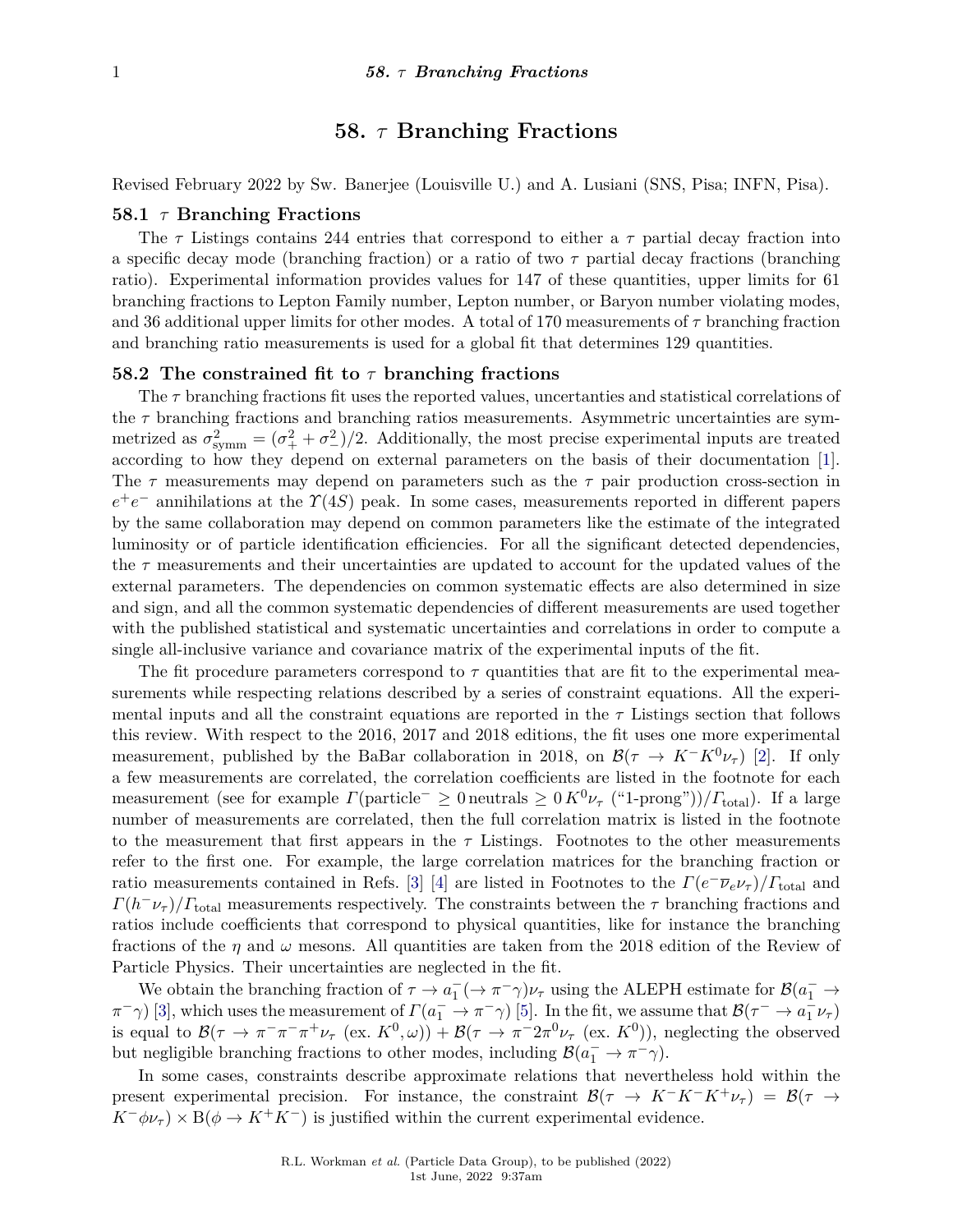

**Figure 58.1:** Pulls of individual measurements against the respective fitted quantity. No scale factor is used.



**Figure 58.2:** Probability of individual measurement pulls against the respective fitted quantity. No scale factor is used.

In the fit, scale factors are applied to the published uncertainties of measurements only if significant inconsistency between different measurements remain after accounting for all relevant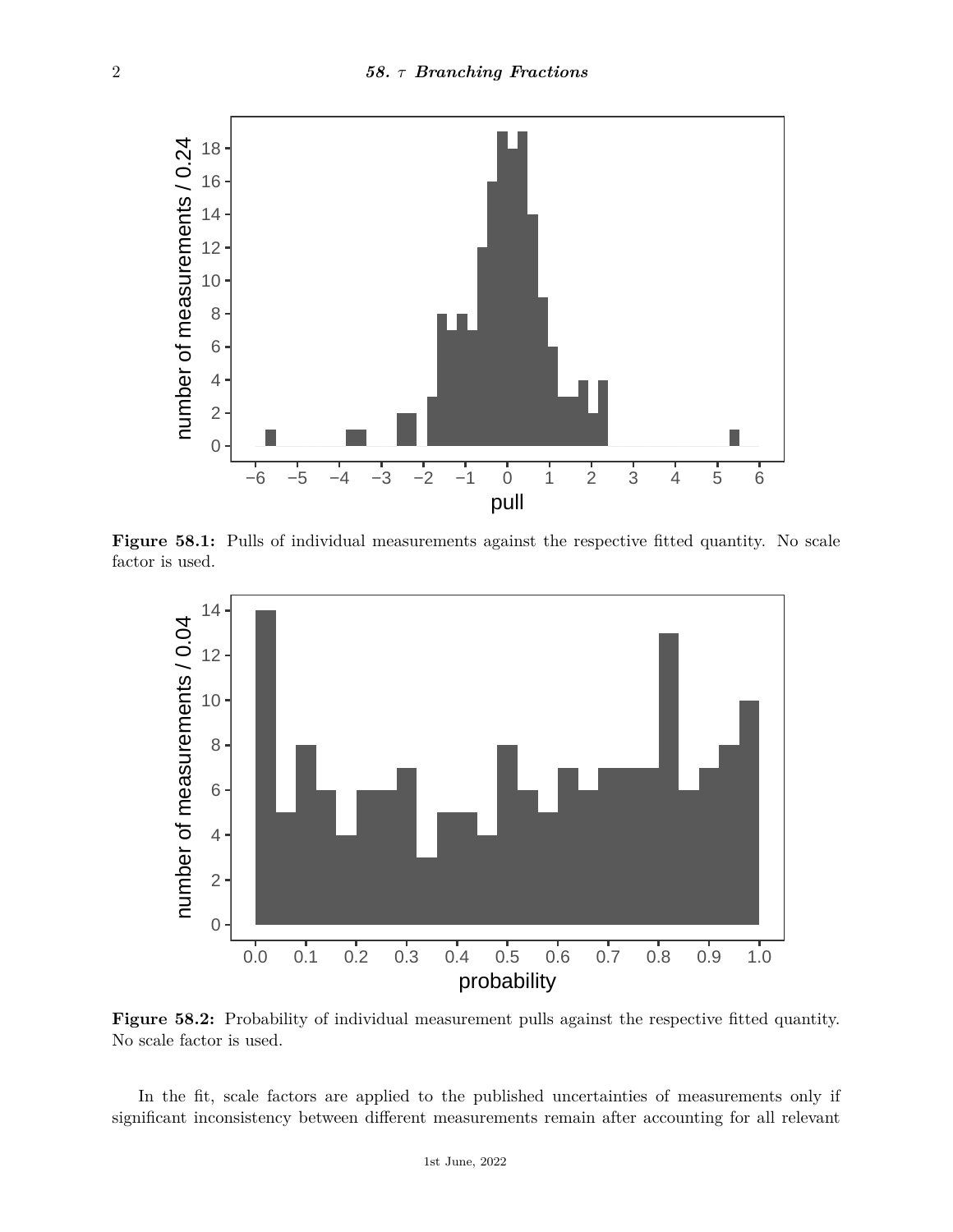uncertainties and correlations. After examining the data and the fit pulls, it has been decided to apply just one scale factor of 5.4 on the measurements of  $\mathcal{B}(\tau \to K^-K^-K^+\nu_{\tau})$ . The scale factor has been computed and applied according to the standard PDG procedure. Without the scale factor applied, the  $\chi^2$  probability of the fit is about 2%. On a per-measurement basis, the pull distribution in figure 58.1 indicates that just a few measurements have more than 3*σ* pulls. (The uncertainties to obtain the pulls are computed using the measurements variance matrix and the variance matrix of the result, accounting for the fact that the variance matrix of the result is obtained from the measurement variance with the fit.) The pull probability distribution in figure 58.2 is reasonably flat. With many measurements some entries on the tails of the normal distribution must be expected. There are 170 pulls, one per measurement. They are partially correlated, and the effective number of independent pulls is equal to the number of degrees of freedom of the fit, 125. Only the  $\tau \to K^- K^+ \nu_{\tau}$  decay mode has a pull that is inconsistent at the level of more than  $3\sigma$  even if considered as the largest pull in a set of 125. This confirms the choice of adopting just that one scale factor.

After scaling the error, the constrained fit has a  $\chi^2$  of 135 for 125 degrees of freedom, corresponding to a  $\chi^2$  probability of 26%. We use 170 measurements and 84 constraints on the branching fractions and ratios to determine 129 quantities, consisting of 112 branching fractions and 17 branching ratios. A total of 85 quantities have at least one measurement in the fit. The constraints include the unitarity constraint on the sum of all the exclusive  $\tau$  decay modes,  $\mathcal{B}_{all} = 1$ . If the unitarity constraint is released, the fit result for  $\mathcal{B}_{all}$  is consistent with unitarity with  $1-\mathcal{B}_{all} = (0.00 \pm 0.10)\%$ .

For the convenience of summarizing the fit results, we list in the following the values and uncertainties for a set of 46 "basis" decay modes, from which all remaining branching fractions and ratios can be obtained using the constraints. The basis decay modes are not intended to sum up to 1. Since some basis quantities represent multiple branching fractions that are related by constraint equations, they are properly weighted and the unitarity constraint corresponds to a linear combination whose coefficients are listed in the following. The correlation matrix between the basis modes is reported in the *τ* Listings.

| decay mode                                     | fit result $(\%)$ coefficient |        |
|------------------------------------------------|-------------------------------|--------|
| $\mu^- \bar{\nu}_\mu \nu_\tau$                 | $17.3937 \pm 0.0384$          | 1.0000 |
| $e^- \bar{\nu}_e \nu_\tau$                     | $17.8175 \pm 0.0399$          | 1.0000 |
| $\pi^-\nu_\tau$                                | $10.8164 \pm 0.0512$          | 1.0000 |
| $K^-\nu_\tau$                                  | $0.6964 \pm 0.0096$           | 1.0000 |
| $\pi^{-} \pi^{0} \nu_{\tau}$                   | $25.4941 \pm 0.0893$          | 1.0000 |
| $K^-\pi^0\nu_\tau$                             | $0.4328 \pm 0.0148$           | 1.0000 |
| $\pi^{-}2\pi^{0}\nu_{\tau}$ (ex. $K^{0}$ )     | $9.2595 \pm 0.0964$           | 1.0021 |
| $K^- 2\pi^0 \nu_\tau$ (ex. $K^0$ )             | $0.0647 \pm 0.0218$           | 1.0000 |
| $\pi^{-}3\pi^{0}\nu_{\tau}$ (ex. $K^{0}$ )     | $1.0429 \pm 0.0707$           | 1.0000 |
| $K^{-}3\pi^{0}\nu_{\tau}$ (ex. $K^{0}, \eta$ ) | $0.0478 \pm 0.0212$           | 1.0000 |
| $h^{-}4\pi^{0}\nu_{\tau}$ (ex. $K^{0}, \eta$ ) | $0.1118 \pm 0.0391$           | 1.0000 |
| $\pi^- \bar{K}^0 \nu_\tau$                     | $0.8384 \pm 0.0138$           | 1.0000 |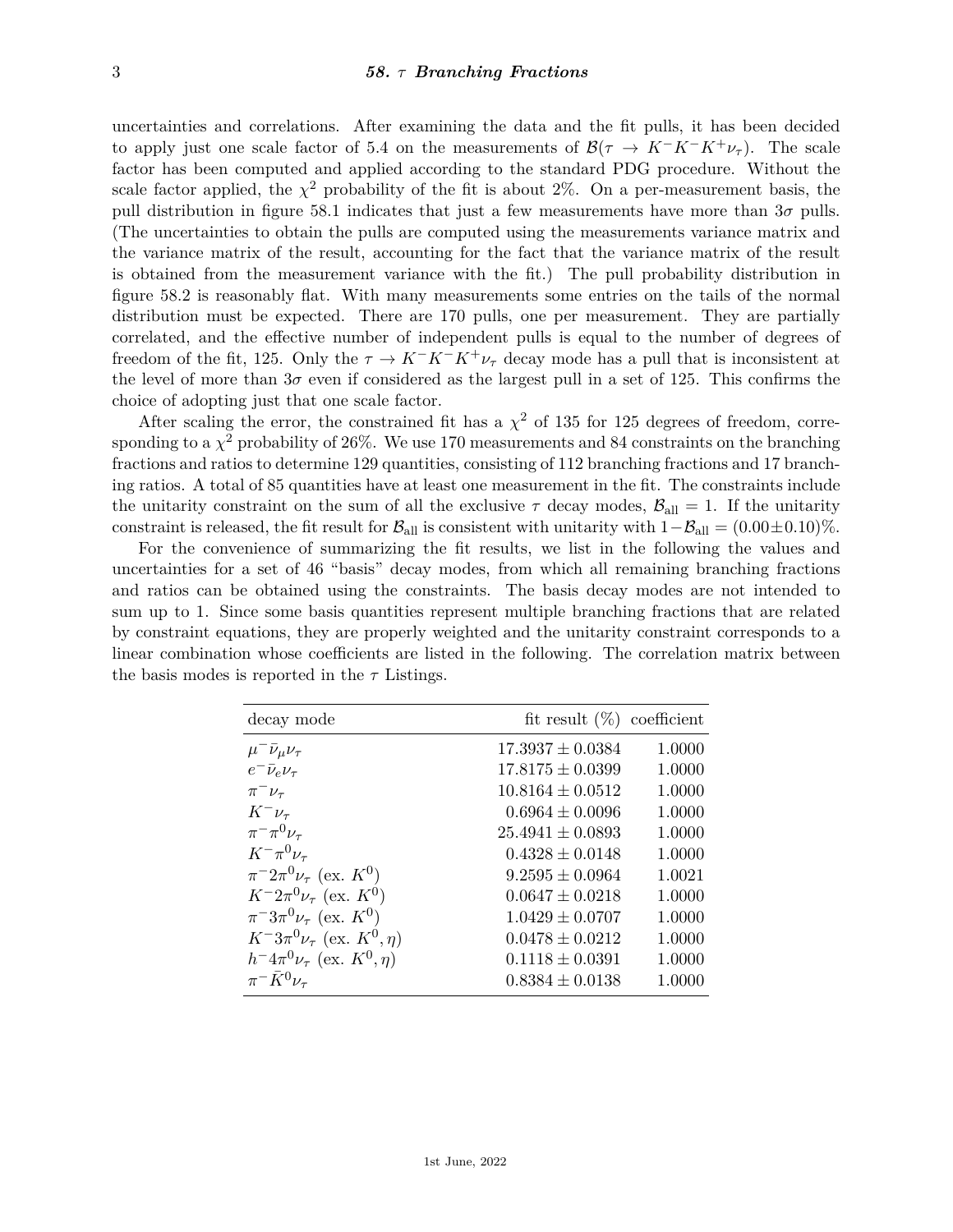| decay mode                                                                                                                                                                 | fit result $(\%)$ coefficient |        |
|----------------------------------------------------------------------------------------------------------------------------------------------------------------------------|-------------------------------|--------|
| $K^-K^0\nu_\tau$                                                                                                                                                           | $0.1486 \pm 0.0034$           | 1.0000 |
| $\pi^- \bar{K}^0 \pi^0 \nu_\tau$                                                                                                                                           | $0.3817 \pm 0.0129$           | 1.0000 |
| $K^{-} \pi^{0} K^{0} \nu_{\tau}$                                                                                                                                           | $0.1500 \pm 0.0070$           | 1.0000 |
| $\pi^{-} \bar{K}^{0} 2 \pi^{0} \nu_{\tau}$ (ex. $K^{0}$ )                                                                                                                  | $0.0263 \pm 0.0226$           | 1.0000 |
| $\pi^- K^0_S K^0_S \nu_\tau$                                                                                                                                               | $0.0235 \pm 0.0006$           | 2.0000 |
| $\pi^-K^0_SK^0_L\nu_\tau$                                                                                                                                                  | $0.1081 \pm 0.0241$           | 1.0000 |
| $\pi^-\pi^0\!\!\!\!\phantom{M}^0_S\!\!\!\!\!\phantom{M}^0_S\!\!\!\!\phantom{M}^0_S\!\!\!\!\phantom{M}^0_S\!\!\!\!\phantom{\tilde{\Gamma}}\!\!\!\!\phantom{\tilde{\Gamma}}$ | $0.0018 \pm 0.0002$           | 2.0000 |
| $\pi^-\pi^0 K^{\stackrel{\sim}{0}}_S K^{\stackrel{\sim}{0}}_L \nu_\tau$                                                                                                    | $0.0325 \pm 0.0119$           | 1.0000 |
| $\bar{K}^0 h^- h^- h^+ \nu_{\tau}$                                                                                                                                         | $0.0247 \pm 0.0199$           | 1.0000 |
| $\pi^-\pi^-\pi^+\nu_\tau$ (ex. $K^0,\omega$ )                                                                                                                              | $8.9868 \pm 0.0513$           | 1.0021 |
| $\pi^-\pi^-\pi^+\pi^0\nu_\tau$ (ex. $K^0,\omega$ )                                                                                                                         | $2.7404 \pm 0.0710$           | 1.0000 |
| $h^-h^-h^+2\pi^0\nu_\tau$ (ex. $K^0, \omega, \eta$ )                                                                                                                       | $0.0981 \pm 0.0356$           | 1.0000 |
| $\pi^- K^- K^+ \nu_{\tau}$                                                                                                                                                 | $0.1435 \pm 0.0027$           | 1.0000 |
| $\pi^- K^- K^+ \pi^0 \nu_{\tau}$                                                                                                                                           | $0.0061 \pm 0.0018$           | 1.0000 |
| $\pi^{-} \pi^{0} \eta \nu_{\tau}$                                                                                                                                          | $0.1389 \pm 0.0072$           | 1.0000 |
| $K^-\eta\nu_\tau$                                                                                                                                                          | $0.0155 \pm 0.0008$           | 1.0000 |
| $K^-\pi^0\eta\nu_\tau$                                                                                                                                                     | $0.0048 \pm 0.0012$           | 1.0000 |
| $\pi^- \bar{K}^0 \eta \nu_\tau$                                                                                                                                            | $0.0094 \pm 0.0015$           | 1.0000 |
| $\pi^{-} \pi^{+} \pi^{-} \eta \nu_{\tau}$ (ex. $K^{0}$ )                                                                                                                   | $0.0220 \pm 0.0013$           | 1.0000 |
| $K^-\omega\nu_\tau$                                                                                                                                                        | $0.0410 \pm 0.0092$           | 1.0000 |
| $h^-\pi^0\omega\nu_\tau$                                                                                                                                                   | $0.4085 \pm 0.0419$           | 1.0000 |
| $K^- \phi \nu_\tau$                                                                                                                                                        | $0.0044 \pm 0.0016$           | 0.8320 |
| $\pi^-\omega\nu_\tau$                                                                                                                                                      | $1.9494 \pm 0.0645$           | 1.0000 |
| $K^{-}\pi^{-}\pi^{+}\nu_{\tau}$ (ex. $K^{0}, \omega$ )                                                                                                                     | $0.2927 \pm 0.0068$           | 1.0000 |
| $K^-\pi^-\pi^+\pi^0\nu_\tau$ (ex. $K^0, \omega, \eta$ )                                                                                                                    | $0.0394 \pm 0.0142$           | 1.0000 |
| $\pi^- 2\pi^0 \omega \nu_\tau$ (ex. $K^0$ )                                                                                                                                | $0.0072 \pm 0.0016$           | 1.0000 |
| $2\pi^{-}\pi^{+}3\pi^{0}\nu_{\tau}$ (ex. $K^{0}, \eta, \omega, f_{1}$ )                                                                                                    | $0.0014 \pm 0.0027$           | 1.0000 |
| $3\pi^{-}2\pi^{+}\nu_{\tau}$ (ex. $K^{0}, \omega, f_{1}$ )                                                                                                                 | $0.0775 \pm 0.0030$           | 1.0000 |
| $K^-2\pi^-2\pi^+\nu_\tau$ (ex. $K^0$ )                                                                                                                                     | $0.0001 \pm 0.0001$           | 1.0000 |
| $2\pi^{-}\pi^{+}\omega\nu_{\tau}$ (ex. $K^{0}$ )                                                                                                                           | $0.0084 \pm 0.0006$           | 1.0000 |
| $3\pi^{-}2\pi^{+}\pi^{0}\nu_{\tau}$ (ex. $K^{0}, \eta, \omega, f_{1}$ )                                                                                                    | $0.0038 \pm 0.0009$           | 1.0000 |
| $K^-2\pi^-2\pi^+\pi^0\nu_\tau$ (ex. $K^0$ )                                                                                                                                | $0.0001 \pm 0.0001$           | 1.0000 |
| $\pi^- f_1 \nu_\tau$ $(f_1 \to 2\pi^- 2\pi^+)$                                                                                                                             | $0.0052 \pm 0.0004$           | 1.0000 |
| $\pi^{-}2\pi^{0}\eta\nu_{\tau}$                                                                                                                                            | $0.0195 \pm 0.0038$           | 1.0000 |

In defining the fit constraints and in selecting the modes that sum up to one we made some assumptions and choices. We assume that some channels, like  $\tau^- \to \pi^- K^+ \pi^- \geq 0 \pi^0 \nu_\tau$  and  $\tau^ \to \pi^+ K^- K^ \geq 0 \pi^0 \nu_\tau$ , have negligible branching fractions as expected from the Standard Model, even if the experimental limits for these branching fractions are not very stringent. The 95% confidence level upper limits are  $\mathcal{B}(\tau^- \to \pi^- K^+ \pi^- \geq 0 \pi^0 \nu_\tau) < 0.25\%$  and  $\mathcal{B}(\tau^- \to \pi^+ K^- K^- \geq 0 \pi^0 \nu_\tau)$  $0\pi^{0}\nu_{\tau}$   $< 0.09\%$ , values not so different from measured branching fractions for allowed 3-prong modes containing charged kaons. For decays to final states containing one neutral kaon we assume that the branching fraction with the  $K^0_L$  are the same as the corresponding one with a  $K^0_S$ . On decays with two neutral kaons we assume that the branching fractions with  $K^0_L K^0_L$  are the same as the ones with  $K_S^0 K_S^0$ .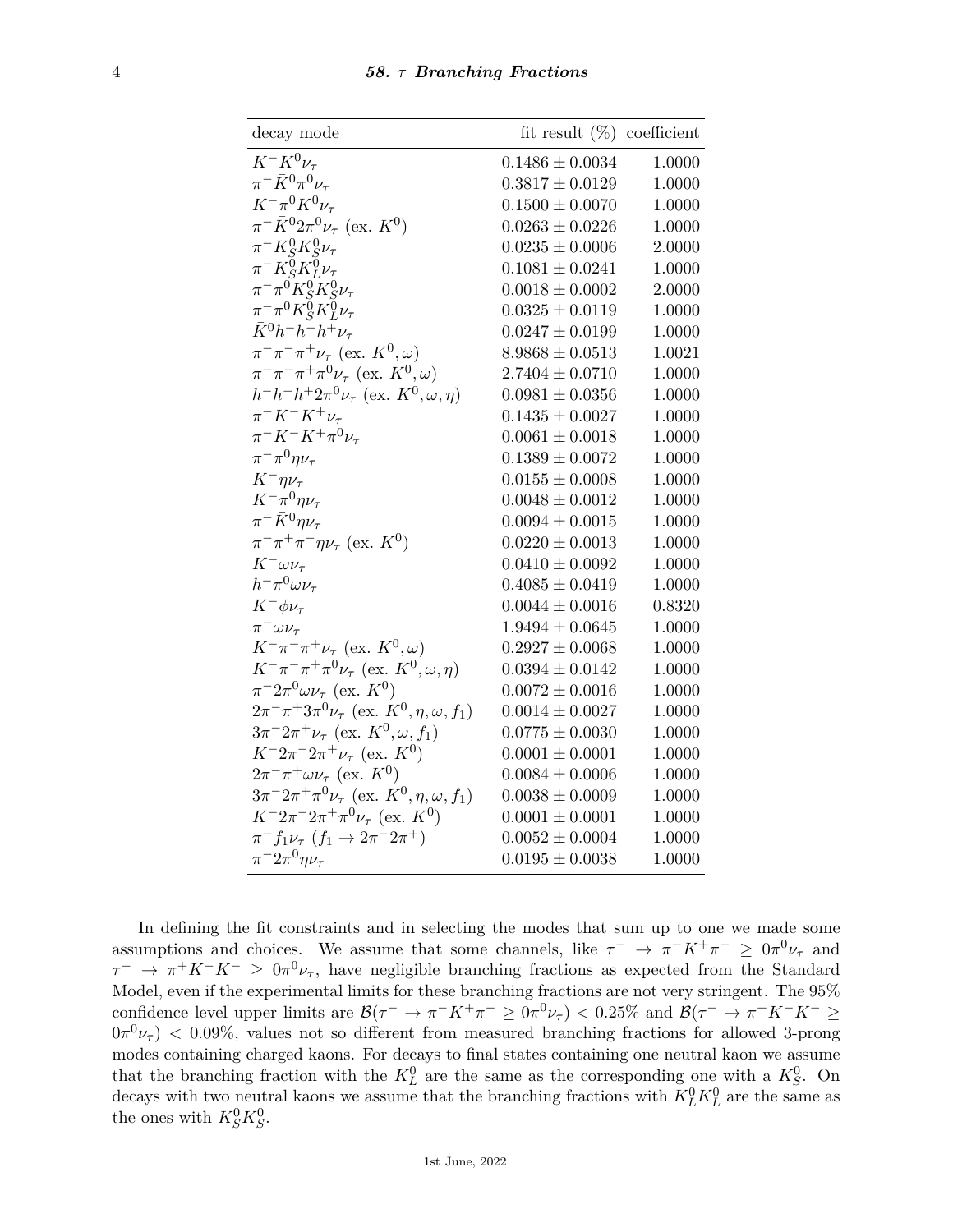## **58.3 BaBar and Belle measure on average lower branching fractions and ratios.**

We compare the BaBar and Belle measurements with the results of a fit where all their measurements have been excluded. We find that that BaBar and Belle measure on average lower *τ* branching fractions and ratios than the other experiments. Figures 58.3 and 58.4 show histograms of the 28 normalized differences between the *B*-factory measurements and the respective non-*B*factory fit results. The normalization is the uncertainty on the difference. The average normalized difference between the two sets of measurements is -0.8*σ* (-0.7*σ* for the 16 Belle measurements and  $-0.8\sigma$  for the 12 BaBar measurements).



**Figure 58.3:** Distribution of the normalized difference between 12 measurements of branching fractions and ratios published by the BaBar collaboration and the respective averages computed using only non-*B*-factory measurements.



**Figure 58.4:** Distribution of the normalized difference between 16 measurements of branching fractions and ratios published by the Belle collaboration and the respective averages computed using only non-*B*-factory measurements.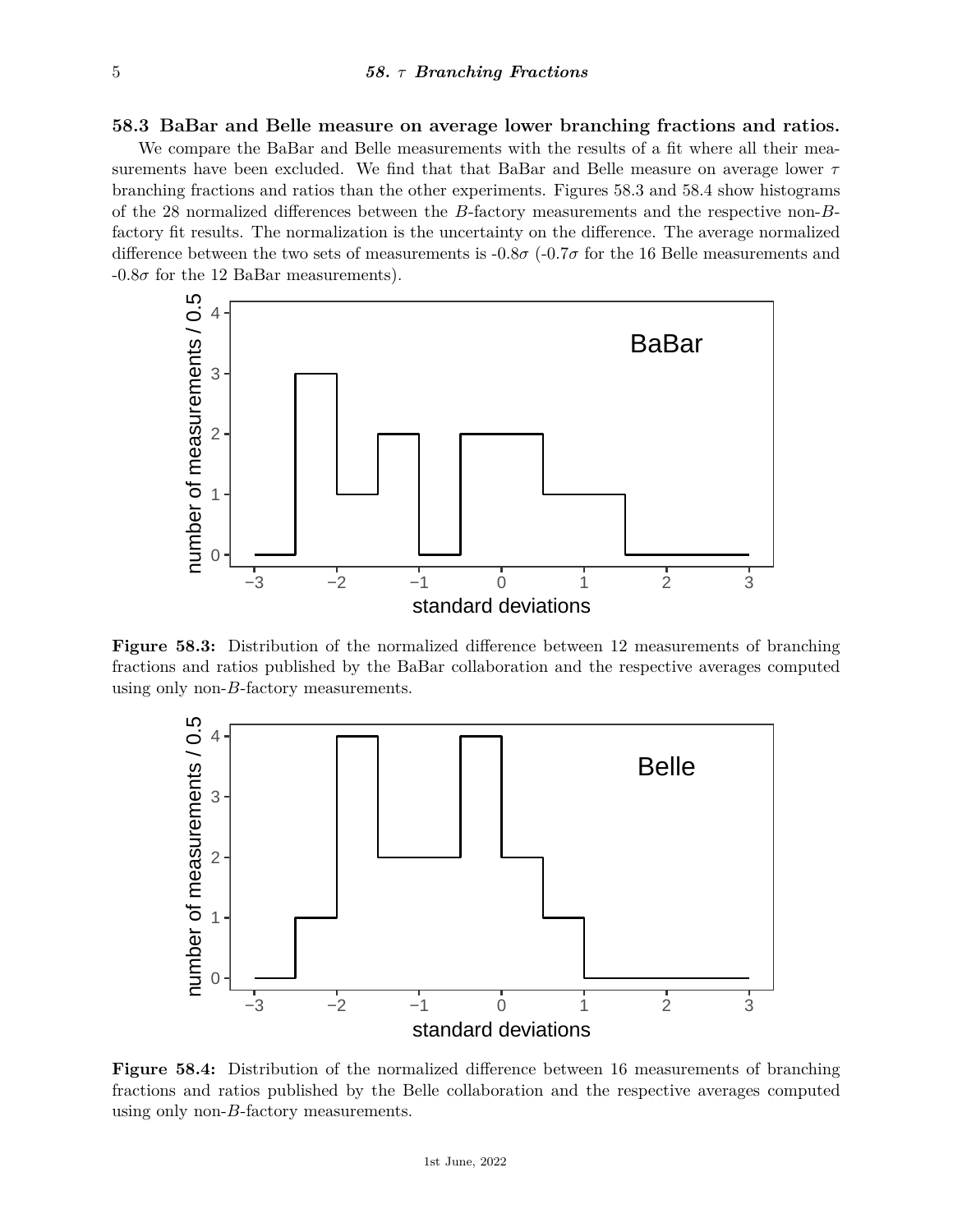### **58.4 Overconsistency of Leptonic Branching Fraction Measurements.**

As observed in the previous editions of this review, measurements of the leptonic branching fractions are more consistent with each other than expected from the quoted errors on the individual measurements. The  $\chi^2$  is 0.34 for  $\mathcal{B}_e$  and 0.08 for  $\mathcal{B}_\mu$ . Assuming normal errors, the probability of a smaller  $\chi^2$  is 1.3% for B<sub>e</sub> and 0.08% for B<sub>µ</sub>.

### **58.5 Technical implementation of the fit**

The fit computes a set of quantities denoted with  $q_i$  by minimizing a  $\chi^2$  while respecting a series of equality constraints on the  $q_i$ . The  $\chi^2$  is computed using the measurements  $m_i$  and their covariance matrix  $E_{ij}$  as  $\chi^2 = (m_i - A_{ik}q_k)^t E_{ij}^{-1}(m_j - A_{jl}q_l)$ , where the model matrix  $A_{ij}$  is used to get the vector of the predicted measurements  $m_i'$  from the vector of the fit parameters  $q_j$  as  $m'_{i} = A_{ij}q_{j}$ . In this particular implementation the measurements are grouped by the quantity that they measure, and all quantities with at least one measurement correspond to a fit parameter. Therefore, the matrix  $A_{ij}$  has one row per measurement  $m_i$  and one column per fitted quantity  $q_j$ , with unity coefficients for the rows and column that identify a measurement  $m_i$  of the quantity  $q_j$ , respectively. The constraints are equations involving the fit parameters. The fit does not impose limitations on the functional form of the constraints. In summary, the fit requires:

$$
\min\left[\chi^2(q_k)\right] = \min\left[ (m_i - A_{ik}q_k)^t E_{ij}^{-1} (m_j - A_{jl}q_l) \right],
$$
\n(58.1)

$$
subjected to \t fr(qs) - cr = 0 , \t(58.2)
$$

where the left term of Eq. 58.2 defines the constraint expressions. Using the method of Lagrange multipliers, a set of equations is obtained by taking the derivatives with respect to the fitted quantities  $q_k$  and the Lagrange multipliers  $\lambda_r$  of the sum of the  $\chi^2$  and the constraint expressions multiplied by the Lagrange multipliers  $\lambda_r$ , one for each constraint:

$$
\min\left[ (A_{ik}q_k - m_i)^t E_{ij}^{-1} (A_{jl}q_l - m_j) + 2\lambda_r (f_r(q_s) - c_r) \right] =
$$
  
= 
$$
\min\left[ \tilde{\chi}^2(q_k, \lambda_r) \right],
$$
  

$$
(\partial/\partial q_k, \partial/\partial \lambda_r) \left[ \tilde{\chi}^2(q_k, \lambda_r) \right] = 0.
$$
 (58.3)

Eq. 58.3 defines a set of equations for the vector of the unknowns  $(q_k, \lambda_r)$ , some of which may be non-linear, in case of non-linear constraints. An iterative minimization procedure approximates at each step the non-linear constraint expressions by their first order Taylor expansion around the current values of the fitted quantities,  $\bar{q}_s$ :

$$
f_r(q_s) - c_r = f_r(\bar{q}_s) + \left. \frac{\partial f_r(q_s)}{\partial q_s} \right|_{\bar{q}_s} (q_s - \bar{q}_s) - c_r,
$$

which can be written as

$$
B_{rs}q_s-c'_r,
$$

where  $c'_r$  are the resulting constant known terms, independent of  $q_s$  at first order. After linearization, the differentiation by  $q_k$  and  $\lambda_r$  is trivial and leads to a set of linear equations

$$
A_{ki}^t E_{ij}^{-1} A_{jl} q_l + B_{kr}^t \lambda_r = A_{ki}^t E_{ij}^{-1} m_j , \qquad (58.4)
$$

$$
B_{rs}q_s = c'_r \t\t(58.5)
$$